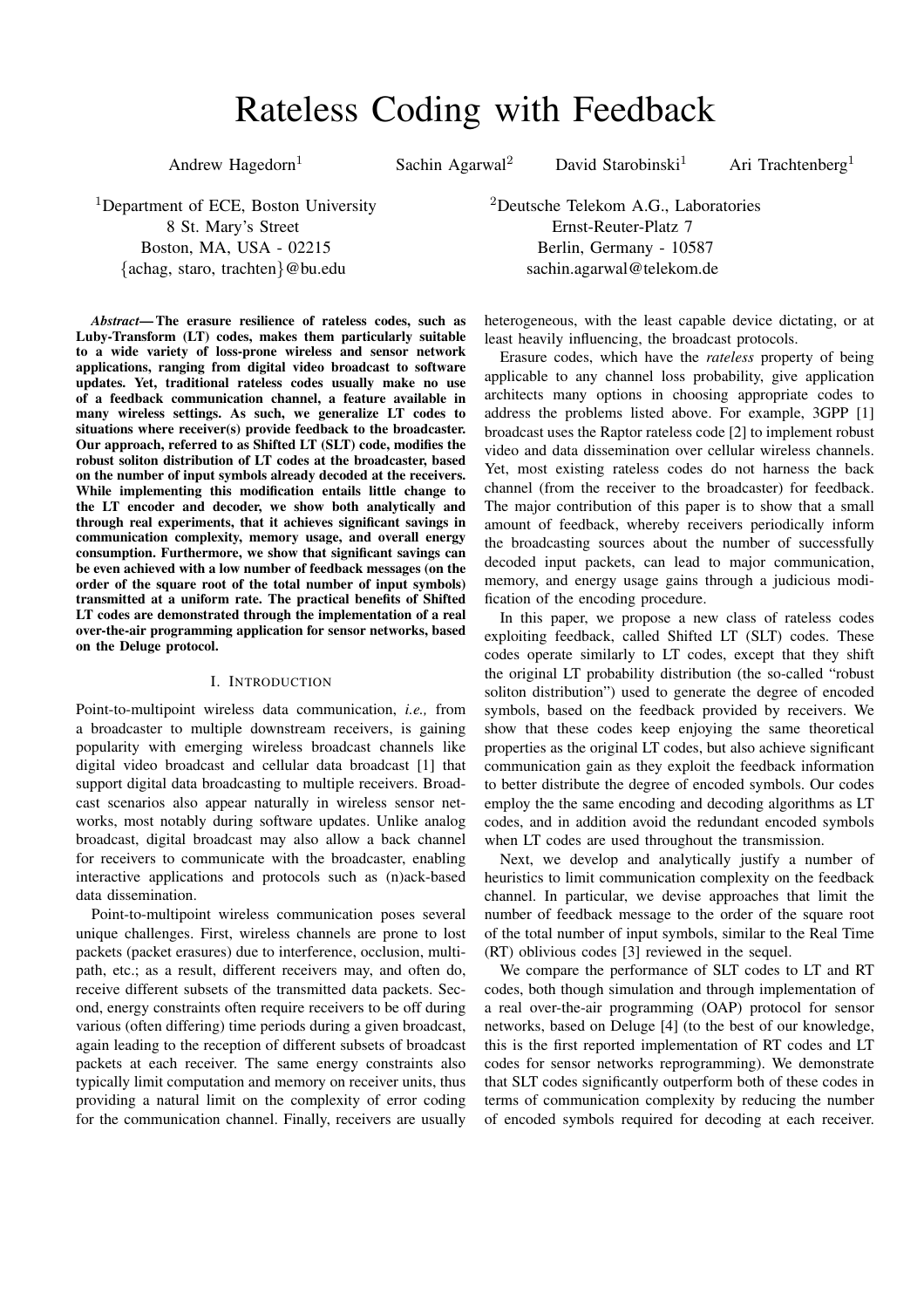Moreover, unlike RT codes, SLT codes do not congest the feedback channel toward the end of the decoding procedure. Our simulations and experiments also provide insight into the computation, memory, and energy usage of the three types of codes. We also compare these coding-based approaches to standard uncoded Deluge. We use the terms "symbols" and "packets" interchangeably in this work.

#### *A. Organization*

We focus our literature search on recent advances in rateless codes in Section II. Some of these coding schemes have similar encoding and decoding algorithms to ours, but the codes themselves are designed differently. Then, in Section III we present a formal problem setup for describing the subsequent analysis of our proposed Shifted LT codes. This is followed by a brief introduction to LT and RT codes, two other rateless codes similar to ours, in Sections III-B and III-C respectively. In Section IV we introduce Shifted LT codes and discuss their properties. In Section V we develop several heuristics to make our codes more practical. We experimentally compare the performance of LT, RT, and Shifted LT codes in Section VI.The application of these codes to the Deluge sensor software updating system is discussed in Section VII. Conclusions and future work are provided in Section VIII.

## II. RELATED WORK

Fixed rate LDPC [5] and Turbo codes [6] are used for erasure correction to protect against data packet losses. The well known random linear rateless codes are efficient in communication but are deemed expensive in computation complexity for many practical applications. LT codes [7] and their subsequent derivative, Raptor codes [2], are usually regarded as the first practical rateless codes with efficient decoding algorithms to implement the fountain codes introduced in [8].

Recently, several new rateless codes have been proposed for specific applications and data content. Growth codes [9] have been proposed for data aggregation in lossy sensor networks (*i.e.,* aggregating data from multiple senders to one receiver). RT [3] codes support a low memory the receiver but need more encoded transmissions. The authors in [10] and [11] propose rateless codes for channel erasure-resistant software updates on sensors. However, the random linear codes used in [10] limit the applicability of their approach to large transmissions. The authors in [11] use a genetic algorithm to converge upon rateless codes without explicitly describing the mathematical structure of the code.

The rateless codes proposed in [12] differentiate input data based on their post-decoding importance in video playback, protecting key video frames more than others. This is not the case with our application of Deluge sensor software updates, where each transmitted byte is considered equally important and moreover, all transmitted bytes should be received in order for the transmission to be successful.

In contrast to the schemes listed above, we present a Shifted LT code that uses a feedback channel to improve the overall communication/computational complexity of LT codes.

Though there has been work on coding with feedback as a form of hybrid ARQ, for example doped fountain code [13] where feedback is used to restart LT decoding when a ripple has stopped, our work focuses on situations where sender and receiver share some (undetermined) common data. We compare our approach to LT codes and RT codes through extensive experimental data on a simulator and on sensor motes. We note that SLT codes are also applicable in situations where a fraction of the transmitted symbols are already available at the receivers (for example, an outdated copy) [14].

#### III. PRELIMINARIES

## *A. Setup*

The broadcaster (encoder) has  $k$  input symbols that need to be transmitted to all the receivers over a shared wireless broadcast channel (hence, there is no dedicated communication link from the broadcaster to each receiver). Each input symbol may be relatively large (e.g. 10s of kilobytes), making it infeasible to provision a dedicated point-to-point channel for each receiver. In our setup we assume the availability of some additional information - the number of input symbols already decoded at the receivers - at the broadcaster. This information may be modeled as a number  $n \leq k$  that is periodically sent from each receiver to the broadcaster via the feedback channel.

In the description of LT, RT and Shifted LT codes in Sections III-B, III-C, and IV respectively we limit the discussion to one broadcaster and one receiver in order to focus on the coding schemes. We briefly discuss multiple-receiver heuristics for applying our codes to broadcast scenarios in Section V-C and show the application of the coding schemes to the Deluge broadcast software update application with multiple receivers in Section VII.

## *B. LT Codes*

We next describe Luby's LT codes [7] and their encoding and decoding methods. In Section III-B.3 we provide motivation for our modification of LT codes for our specific problem.

*1) Code construction:* LT codes were first proposed in [7], based on a model similar to their Low-Density Parity-Check matrix cousins [15]. The main contributions of Luby involved demonstrating the utility of ratelessness through codes based on the *robust soliton* probability distribution. Codes generated through this distribution have low encoding and decoding complexity  $(O(k \ ln \frac{k}{\delta}))$  exclusive or operations for reconstruction probability  $1 - \delta$ ), as well as a low overhead of  $k + O(\sqrt{k}ln^2(k))$  expected number of encoded symbols needed to decode  $k$  input symbols at the decoding host [7].

The robust soliton distribution is based on two distributions also proposed in [7]: the *ideal soliton* distribution  $\rho(\cdot)$ 

$$
\rho(1) = \frac{1}{k}
$$
  

$$
\rho(i) = \frac{1}{i(i-1)} \quad \forall i = 2...k
$$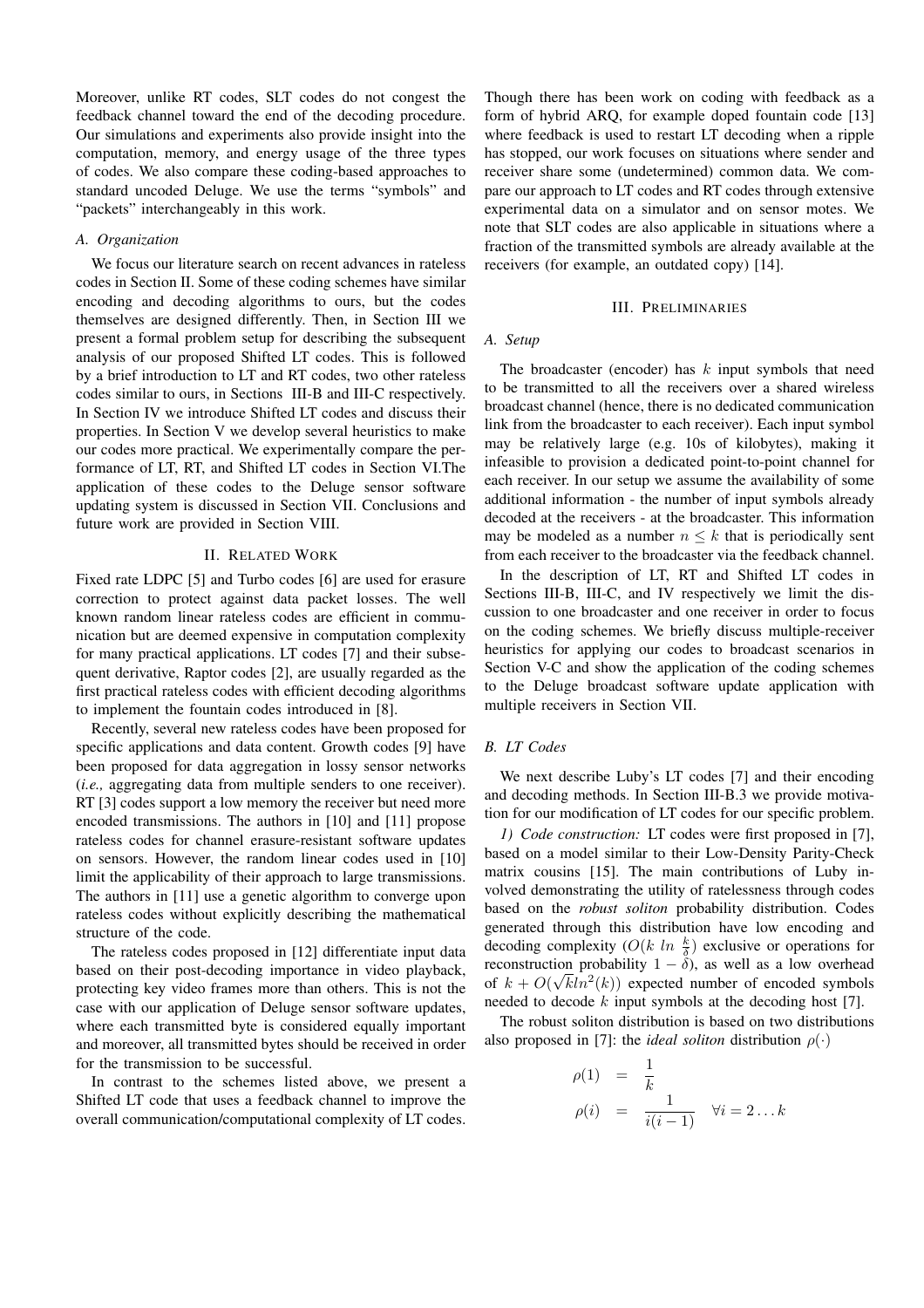and the distribution

$$
\tau(i) = \frac{R}{ik} \quad \text{for } i = 1, \dots, \frac{k}{R} - 1
$$
\n
$$
\tau(i) = R \ln\left(\frac{R}{k}\right) / k \quad \text{for } i = \frac{k}{R}
$$
\n
$$
\tau(i) = 0 \quad \text{for } i = \frac{k}{R} + 1, \dots, k,
$$

where  $R = c \cdot ln(\frac{k}{\delta})$ √  $k, c > 0$  is a "suitable constant", and  $\delta$ is the maximum probability of decoding failure.

Adding the ideal soliton distribution  $\rho(\cdot)$  to  $\tau(\cdot)$  and normalizing, Luby obtained the robust soliton distribution  $\mu_k(\cdot)$ . Note that the robust soliton distribution has a characteristic spike at  $i = \frac{k}{R}$ , based on the contribution of  $\tau(\cdot)$ .

*2) Encoding and decoding:* LT codes have remarkably simple encoding and decoding algorithms.

In order to create an encoded symbol an encoding host first chooses a degree d based on the robust soliton distribution, and then, uniformly at random, selects d *distinct* input symbols (which we call *limbs*) from among the k input symbols being encoded. The sum of these input symbols over a suitable finite field (typically  $\mathbf{F}_2$ ) comprises the value of the encoded symbol, which is transmitted to the decoder. The indices of the input symbols selected must also be made available to the decoder, either in the form of a shared seed for a pseudo-random function, or through explicit communication. The encoding process therefore creates a bipartite *decoding graph* with input symbols on the left connected to (possibly multiple) encoded symbols on the right.

For its part, the decoding host uses a simple greedy specialization of the belief propagation algorithm [16], which is typically faster than Gaussian elimination in practice. Specifically, the decoder begins by identifying encoded symbols of degree 1, meaning that each is an exact copies of one input symbol; this initial *ripple* thus yields the value of some input symbols.

The known input symbols represent one known parameter in all encoding symbols that use them. As such, encoding symbols of degree 2, which utilize one of these input symbols, can now be utilized to decode some other input symbols (i.e. given a x and  $x \oplus y$ , one can deduce y), resulting in the second ripple. In fact, each ripple involves utilizing known input symbols to reduce the number of unknown parameters in all encoding symbols that utilize these symbols. The robust soliton distribution is designed to determine input symbols at a rate that maintains a nearly constant ripple size, allowing all input symbols to be retrieved eventually with high probability. The encoding and decoding complexity of LT codes was shown to be  $O(klog(k))$  in [7].

*3) Inefficiency under feedback:* The design of LT codes presumes no input information on the decoding host. In our case, the decoder already has decoded  $n$  input symbols, meaning that any addends of an encoded symbol from the known input set  $N$  are redundant. For example, if input symbols  $i_1$  and  $i_2$  have been decoded, then it is computationally redundant to compute an encoded symbol  $x_1 = i_1 \oplus i_2$ , as it provides no

new information about input symbols.

The number of these *redundant* encoded symbols grows with the ratio of input symbols known at the decoder to input symbols total (*i.e.*,  $\frac{n}{k}$ ). More precisely, a given collection of d distinct limbs of an encoded symbol is a subset of  $N$ , the input symbols known at the decoder, with probability

$$
\prod_{i=0}^{d} \frac{n-i}{k-i}.
$$

As such, if  $n$  input symbols are known at the decoder, then an additional LT-encoded symbol will provide no new information to the decoder with probability

$$
\sum_{d=1}^{k} \mu_k(d) \left( \prod_{i=0}^{d} \frac{n-i}{k-i} \right),\tag{1}
$$

which quickly approaches 1 as  $n \rightarrow k$ . It is thus not surprising that the LT codes become less efficient as the decoder learns more input symbols.

#### *C. RT Oblivious Codes*

Real Time oblivious codes [3] codes do not randomize the degree of encoded symbols as LT codes do. Instead, starting from degree 1 encoded symbols, an RT encoder transmits encoded symbols of increasing degree based upon feedback about the number of decoded symbols. Moreover, the RT oblivious decoder simplifies the memory requirement by discarding any undecoded symbols in real-time, instead of storing these for later decoding as an LT decoder does. The price for this simplified decoder is the increased number of encoded symbol transmissions, although the authors in [3] develop an optimal algorithm for choosing the degree distribution that minimizes the probability of having to discard an encoded symbol. RT codes require a feedback channel, although the authors show that  $O(\sqrt{k})$  successful feedback transmissions suffice for their scheme.

The real time characteristic of the RT decoder yields input symbols at a near constant rate (hence the 'real time'), although the decoded input symbols are unordered and therefore, may not be immediately useful. Moreover, the feedback is nonuniform, with most of it occurring toward the end of decoding. This may lead to congestion of the feedback link and a data implosion problem at the broadcaster if it gets overwhelmed by feedback messages. As we shall see in Section VI, our Shifted LT codes yield excellent performance even when feedback is sent at uniformly (in number of decoded input symbols) through the decoding process.

## IV. SHIFTED LT CODES

# *A. Intuition*

Intuitively, the robust soliton distribution of LT codes is too sparse (*i.e.,* there are too many lower degree encoded symbols) to accommodate known input symbols on the decoder end. The  $n$  known input symbols serve the function of degree 1 encoded symbols, disproportionately skewing the degree distribution for LT encoding. We thus propose to *shift* the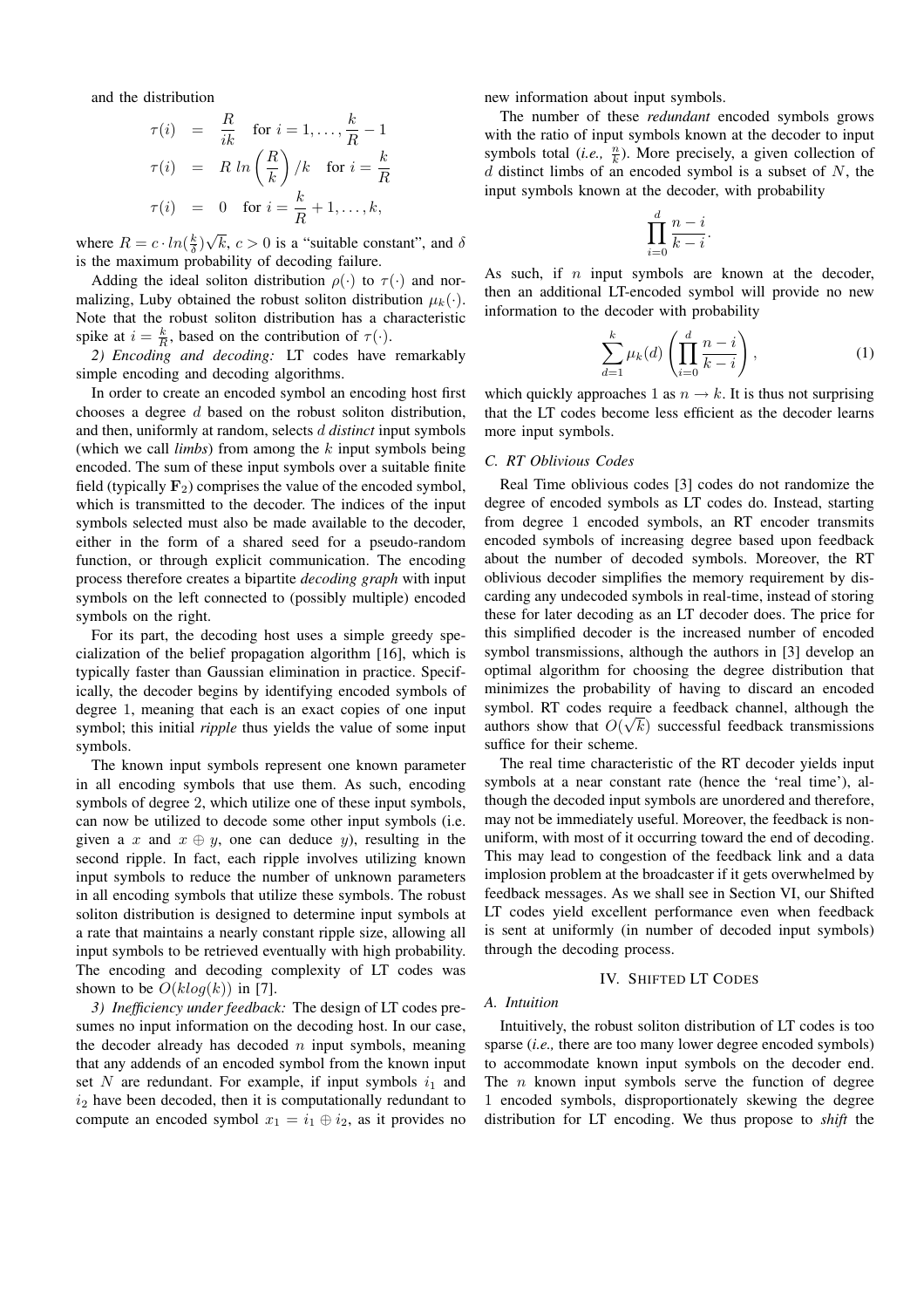robust soliton distribution to compensate for the additional functionally degree 1 symbols available at the decoder.

#### *B. Construction*

Formally, the  $n$  input symbols at the decoder end have the effect of degree 1 encoded symbols, which can be immediately decoded. As such, these *n* symbols reduce the degree of each encoding symbols by an expected  $\left(1 - \frac{n}{k}\right)$  fraction, possibly making some of the received encoded symbols redundant. Our goal is to counter this effect by creating encoded symbols in a way that redistributes the encoding degrees to the original robust soliton distribution after these  $n$  input symbols have been removed.

**Definition** The Shifted LT distribution is given by

$$
\gamma_{k,n}(j) = \mu_{(k-n)}(i) \text{ for round } \left( \frac{i}{1 - \frac{n}{k}} \right) = j,
$$

where  $k$  represents the number of input symbols in the system, n represents the number of input symbols already known at the decoder, and round( $\cdot$ ) rounds to the nearest integer.

**Lemma IV.1** *For any*  $n \leq k$ ,  $\gamma_{k,n}(j), j = 1...k$  *is a probability distribution.*

*Proof:* The proof hinges on the observation that  $\frac{1}{1-\frac{n}{k}} \ge 1$ when  $n < k$ . As such,  $\frac{i}{1-\frac{n}{k}}$  and  $\frac{i'}{1-\frac{n}{k}}$  will differ by at least 1 for any different integers i and i', meaning that  $\sum_j \gamma_{k,n}(j) =$  $\sum_{j} \mu_{(k-n)}(j)=1.$ 

We construct a Shifted LT code exactly as an LT-code, but based on the Shifted LT distribution  $\gamma$ . More precisely, given  $n$ , the number of input symbols already decoded, we pick a degree d with probability  $\gamma_{k,n}(d)$  and then xor a corresponding number of the  $k$  input symbols, chosen distinctly and uniformly at random.

Any encoding node chosen through the  $\mu_k$  distribution to have degree d, will have degree roughly  $\frac{d}{1-\frac{n}{k}}$  in the new distribution, meaning that we can expect d of the input symbols used in the encoding to not be from the  $n$  known to the decoder. Note that our construction applies regardless of the constants  $c$  and  $\delta$  chosen for the LT distribution.

## *C. Analysis*

The following lemma, adapted from the results of [7], quantifies the communication complexity of Shifted LT codes.

**Lemma IV.2** *A decoder that knows* n *of* k *input symbols needs*

$$
m = (k - n) + O\left(\sqrt{k - n} \ln^2\left(\frac{k - n}{\delta}\right)\right) \tag{2}
$$

*encoding symbols under the Shifted LT distribution to decode all* k *input symbols with probability at least*  $1 - \delta$ .

Note that Lemma IV.2 represents a roughly  $1 - \frac{n}{k}$  fraction of the encoding symbols needed for standard LT codes, which is particularly effective as n approaches  $k$ . The downside of this

shift is that encoding symbols have relatively higher expected degrees.

**Lemma IV.3** *The average degree of an encoding node under the*  $\gamma$  *distribution is given by O*  $\left(\frac{k}{k-n} \ ln \ (k-n)\right)$  (for  $0 \leq$  $n \leq k - e$ , e being the base of the natural logarithm).

*Proof:* The proof follows from the definitions, since a node with degree  $d$  in the  $\mu_k$  distribution will correspond to a node with degree roughly  $\frac{d}{1-\frac{n}{k}}$  in the Shifted LT distribution. Thus, the average degree is:

$$
\bar{d}_k = \sum_{j=1}^k j\gamma_{k,n}(j)
$$
  
= 
$$
\sum_{i=1}^{k-n} \text{round}\left(\frac{i}{1-\frac{n}{k}}\right) \mu_{(k-n)}(i)
$$
  
= 
$$
O\left(\frac{k}{k-n}\right) \sum_{i=1}^{k-n} i\mu_{(k-n)}(i),
$$

and the result follows from the average degree of  $\mu$  given in [7].

In practice,  $k \gg e$ , and the degree is set to n for  $n \geq k - e$ at the encoding host.

The first step in decoding a Shifted LT code involves removing all  $n$  known input symbols, and their incident edges, from the decoding graph. Our next lemma establishes the computational complexity of this removal process, after which the resulting graph looks like the decoding graph of a standard LT code under the robust soliton distribution.

**Lemma IV.4** *For a fixed* δ*, the expected number of edges* E *removed from the decoding graph upon knowledge of* n *input symbols at the decoding host is given by*  $E = O(n \ ln(k - n))$ 

*Proof:* The total degree of encoding symbols must equal the total degree of input symbols in the decoding graph, meaning, by Lemma IV.3, that:

$$
m\bar{d}_k = k\bar{d'}_k,
$$

where  $\overline{d'}_k$  is the average degree of an input symbol. As such, the expected total degree of  $n$  input symbols is given by

$$
n\frac{m}{k}\bar{d}_k.
$$

Rewriting, with the aid of Lemma IV.2 and recalling that  $\delta$ is presumed constant:

$$
E \leq n \frac{(k-n) + O(\sqrt{k-n} \ln^2(k-n))}{k}
$$

$$
O\left(\frac{k}{k-n} \ln (k-n)\right)
$$

$$
= O\left(\frac{\ln^2(k-n)}{\sqrt{k-n}}\right) n \ln(k-n)
$$

$$
= O(n \ln(k-n)).
$$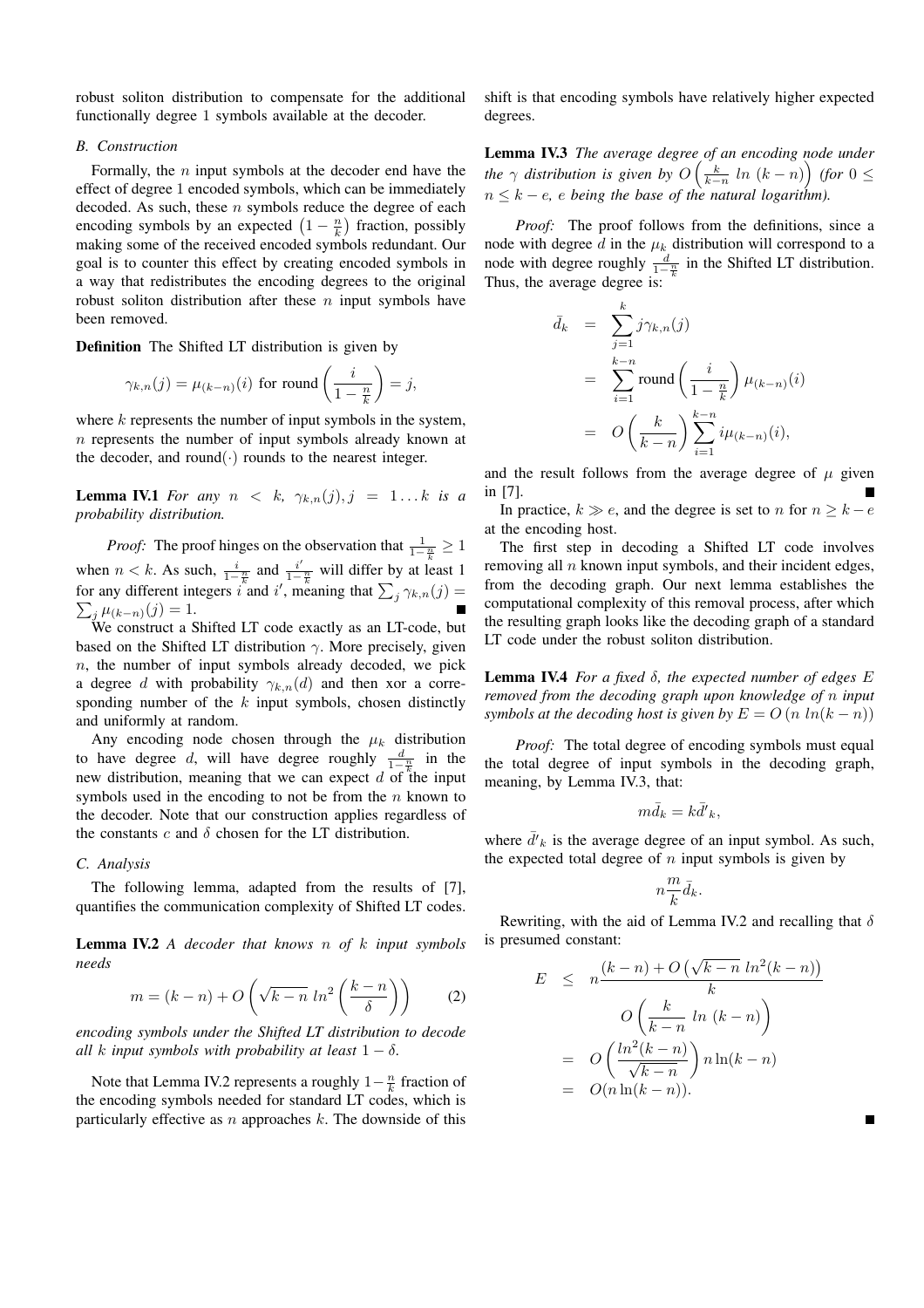

Fig. 1. Feedback strategies for uniform and non-uniform restrictions on Shifted LT and RT codes. Each circle qualitatively corresponds to a situation in which the current value of *n* is fed back to the encoder.

We now assemble the various lemmas to determine the computational complexity of Shifted LT decoding. Specifically, the decoding computational complexity is the sum of the operations for first removing the edges corresponding to the  $n$  input symbols known at the decoder (Lemma IV.4) and subsequent operations for decoding an LT code comprised of  $k - n$  input symbols  $(O((k - n)log(k - n))$  from [7].

**Theorem IV.5** *For a fixed probability of decoding failure* δ*, the number of operations needed to decode using a Shifted LT code is*  $O(k \ln(k - n))$ .

#### V. HEURISTICS FOR PRACTICAL IMPLEMENTATION

# *A. Shifted LT codes with feedback*

Shifted LT codes lend themselves to a scheme in which a recent value of *n* is available to the encoder via feedback. In such a scheme the transmitting node would start with  $n = 0$ for which the probability distribution of the Shifted LT code is the robust soliton distribution of LT codes, and update the distribution on the fly as feedback is received.

Ideally, the Shifted LT encoder (broadcaster) would change the degree distribution for every new value of  $n$  at the decoding receiver. Unfortunately, this would involve sending a large number of feedback messages *i.e.,* every time n changes at the decoder. Fortunately, Shifted LT codes perform well even when the encoder has an approximate value of the actual number of decoded input symbols  $n$  at the decoder. In particular, an underestimate of  $n$  at the encoder may increase the number of encoded symbols required to decode, but will not lead to decoding failure in general. For example, using the original LT code is equivalent to fixing the value of  $n = 0$ at the encoder and never modifying the robust soliton degree distribution.

*1) Non-uniform restriction on feedback:* The rate of change in the average degree of an encoded symbol (Lemma IV.3) with increasing  $n$  is not uniform during the decoding process of Shifted LT codes. In fact, most input symbols are decoded after *n* surpasses a certain value  $n = \alpha k, 0 \le \alpha \le 1$ . A feedback message containing the most recent value of  $n$  is sent only when the average degree changes by a constant (since the previous feedback). This leads to a *non-uniform restriction* heuristic that limits the feedback of Shifted LT codes to  $O(\sqrt(k))$  transmissions, the same as RT codes.

To investigate this heuristic for limiting the feedback of Shifted LT codes and determine the constant mentioned above, we start by computing the value of  $\alpha$  for which the rate of change in the degree with respect to  $n$  is at least 1.

**Lemma V.1** *For*  $n \leq k - e$ *, the value of*  $\alpha$  *for which the derivative of the average degree with respect to* n *is at least* 1 *is approximately*  $1 - \sqrt{\frac{\log k}{k}}$ .

*Proof:* First, note that the average degree of a Shifted LT encoded symbol (Lemma IV.3) is a non-decreasing function for  $0 \leq n \leq k - e$ . Consider its derivative with respect to n (we ignore the constant associated with big-Oh notation for this analysis).

$$
\frac{d}{dn}\left(\frac{k}{k-n}\log(k-n)\right) = \frac{k}{(k-n)^2}(\log(k-n)-1) \quad (3)
$$

Substituting  $n = \alpha k$ , equating the derivative to 1, and noting that  $k \gg 1 \ge \alpha \ge 0$ ,  $\frac{\log(1-\alpha)}{k} \le 0$ , and  $\frac{1}{k} \to 0$ , yields the statement of the Lemma. Since  $k \gg e$  usually, it is not practically important to analyze the case when  $k - e \leq n \leq k$ .

The corresponding value of *n*, denoted by  $n_{NU} = k - \sqrt{k \log k}$  is somewhat smaller than that for RT codes in [3], where the authors show that the degree increases by more than where the authors show that the degree increases by more than 1 per change in *n* for  $n_{RT} = k - \sqrt{k}$ , as illustrated in Fig. 1.

Early in the decoding, when  $n < n_{NU}$ , the average degree of an encoding symbol increases by

$$
\frac{1}{2}\sqrt{k \log k} - \log k \approx \frac{1}{2}\sqrt{k \log k},\tag{4}
$$

obtained by evaluating the expression in Lemma IV.3 at  $n = 0$ and at  $n = n_{NU}$  and subtracting the former from the latter. We limit the feedback to every time the average degree changes by  $\sqrt{\log k}$  (from its value at the previous feedback), leading to approximately  $\frac{1}{2}\sqrt{k}$  feedbacks (obtained by dividing (4) by  $\sqrt{logk}$ ).

During the later decoding stage ( $n \geq n_{NU}$ ) the heuristic During the later decoding stage ( $n \geq n_{NU}$ ) the neuristic sends at most  $\sqrt{k}$  feedbacks, one each time the degree changes by (at least)  $\sqrt{\log k}$ . Therefore in total, this heuristic sends<br>by (at least)  $\sqrt{\log k}$ . Therefore in total, this heuristic sends  $O(\sqrt{k})$  feedbacks as n increases from 0 to k, which is equal to the RT code's feedback.

*2) Uniform restriction on feedback:* In this scheme, the current value of  $n$  is communicated back to the encoder every current value of *n* is communicated back to the encoder every<br>time *n* increases by  $\sqrt{k}$ , resulting in  $\sqrt{k}$  feedbacks as *n* increases from 0 to k, as illustrated in Fig. 1. This heuristic has the advantage of not congesting the feedback channel toward the end of decoding, unlike RT codes and the non-uniform restriction on feedback.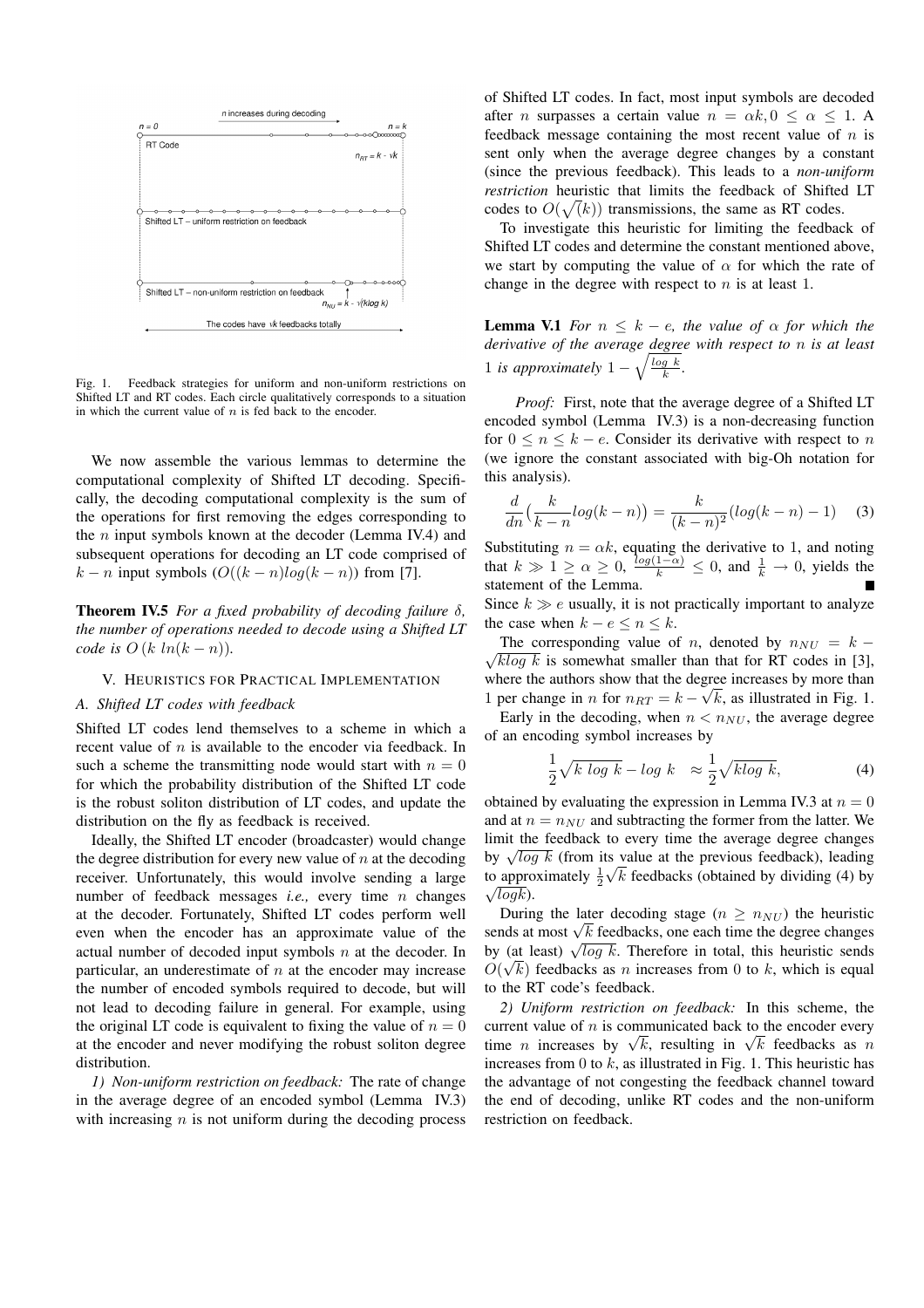*3) Performance without final Feedback :* Fig. 1 illustrates the congestion issue toward the end of decoding in RT and Shifted LT codes using the non-uniform restriction heuristic. In the worst case, it may happen that all the feedback packets are dropped due to congestion toward the end of decoding. We now show that Shifted LT codes will outperform RT codes when no feedback is transmitted to the encoder after  $n =$ when no recuback is transmitted to the encoder after  $n = k - \sqrt{k}$ . In [3] it is shown that RT codes require  $\sqrt{k}$  logk encoded symbols to recover the final  $\sqrt{k+1}$  input symbols without feedback. Shifted LT codes outperform RT codes in this regard as they require less packets to recover the final  $\sqrt{k+1}$  input symbols without feedback. As a consequence of  $\sqrt{k+1}$  input symbols without reedback. As a consequence of<br>Lemma IV.2 Shifted LT codes requires  $\sqrt{k+1} + (k+1)^{\frac{1}{4}} \log^2$ Lemma TV.2 similarly codes requires  $\sqrt{k+1} + (\sqrt{k+1})^4$  input  $(\sqrt{k+1})$  encoded symbols to recover the final  $\sqrt{k+1}$  input symbols without any further feedback.

As k grows toward infinity, a ratio test comparing the relative growth rates of the two functions shows that the function klogk grows strictly faster than  $\sqrt{k+1} + (k+1)^{\frac{1}{4}} \log^2$  $\sqrt{k}$  ( $\sqrt{k+1}$ ). Therefore, Shifted LT codes requires fewer encoded packets and is able to recover the final  $\sqrt{k+1}$  input symbols more quickly if all feedback is lost toward the end of the decoding process due to congestion in the feedback channel.

## *B. Systematic code heuristic*

A simple heuristic mentioned in [3] is to use systematic versions of the codes; first transmit all the input symbols and then use the coding scheme to recover the missed symbols. This reduces the amount of transmission required by both SLT and RT codes to obtain the file. Additionally, at low levels of loss this mitigates the need for restricting feedback.

#### *C. Heuristic for multiple receivers*

LT, Shifted LT, and RT codes can be applied to broadcast scenarios with one broadcaster and multiple receivers. LT codes are advantageous because they require no back channel, and the operation of the receivers can be completely asynchronous. That is, each receiver can start receiving and decode encoded packets at any time because no receiver feedback is utilized. On the other hand, RT and Shifted LT codes modify the degree distribution based on feedback from the receivers (in fact, they would be completely ineffective for a newly joining receiver if the minimum degree of encoded packets is  $\geq$  2). On the other hand, Shifted LT codes generally require much less communication than LT and RT codes and result in significant communication and corresponding power savings across the receivers, as we show in Sections VI and VII.

The Shifted LT construction presented in Section IV-B uses the value of  $n$  obtained via feedback. Using an underestimate of  $n$  to design the code will result in more redundant encoded symbols but will not stall the decoder. Therefore in case the number of decoded input symbols  $n$  is not equal across the receivers, the broadcaster can use the least value of  $n$  across the receivers while creating the Shifted LT encoded symbol. In the worst case,  $n = 0$ , resulting in the encoder creating LT encoded symbols and then the broadcast channel's usage is equivalent to using LT codes. However, for all  $n > 0$ , Shifted

LT codes require lesser communication to deliver the  $k$  input symbols to the receivers as compared the LT codes.

#### VI. SIMULATIONS

In our analysis we have defined Shifted LT codes and outlined their properties as well as provided heuristics for practical implementations. We utilize the engineered constants  $c = 0.9$ and  $\delta = 0.1$ , following the related literature [9]. In this section we show the properties of the Shifted LT codes and their variants, and compare them to LT codes and RT codes via simulation. Later, in Section VII, we outline the performance of these codes for the Deluge software updating application on sensor motes.

#### *A. Comparison of Shifted LT, LT, and RT codes*

The first simulations compare Shifted LT (SLT), LT, and RT codes when there is a feedback channel between the encoder and decoder. In each round of the simulation an encoded packet is generated and transmitted, and decoding is attempted on the received packet (as well as any stored in memory) at the decoder. If an input symbol is recovered then feedback is sent as dictated by each code. For these first simulations Shifted LT codes do not limit their feedback.

For this simulation three metrics were examined: forward channel communication complexity, feedback channel communication complexity, and memory usage. As the number of input symbols increases Shifted LT codes requires fewer encoded transmissions than both LT and RT codes. For  $k=500$ , on average Shifted LT codes requires 59% less redundancy than RT codes and 21% less redundancy than LT codes (on average, over 100 trials). On the other hand, the feedback channel communication complexity for Shifted LT codes is greater than either RT codes or LT codes. While RT codes is limited by the changes in its degree and LT codes transmits no feedback, the Shifted LT code transmits feedback every time it recovers one or more input symbols. However, as we will show in Section VI-B most of this feedback is unnecessary. The final metric, memory usage, is shown in Fig. 2 which examines memory usage as the number of encoded transmissions increases for each code. Both LT codes and Shifted LT codes store encoded symbols that are not decoded and require more memory than RT which requires a constant amount of memory since it does not store any packets in memory.

#### *B. Heuristics*

To limit the amount of feedback we described non-uniform and uniform restrictions in Sections V-A.1 and V-A.2 respectively. Each of these restricts the amount of feedback to  $O(\sqrt{k})$ , the level of RT codes. Our simulations examine the forward channel and feedback channel communication complexity for varying  $k$  under these restrictions and compare them to RT and LT codes.

The number of encoded packets required to obtain all  $k$ input symbols is shown in Fig. 3. When  $k$  is small each restriction policy performs similarly, however, as the number of input symbols grows the non-uniform restriction performs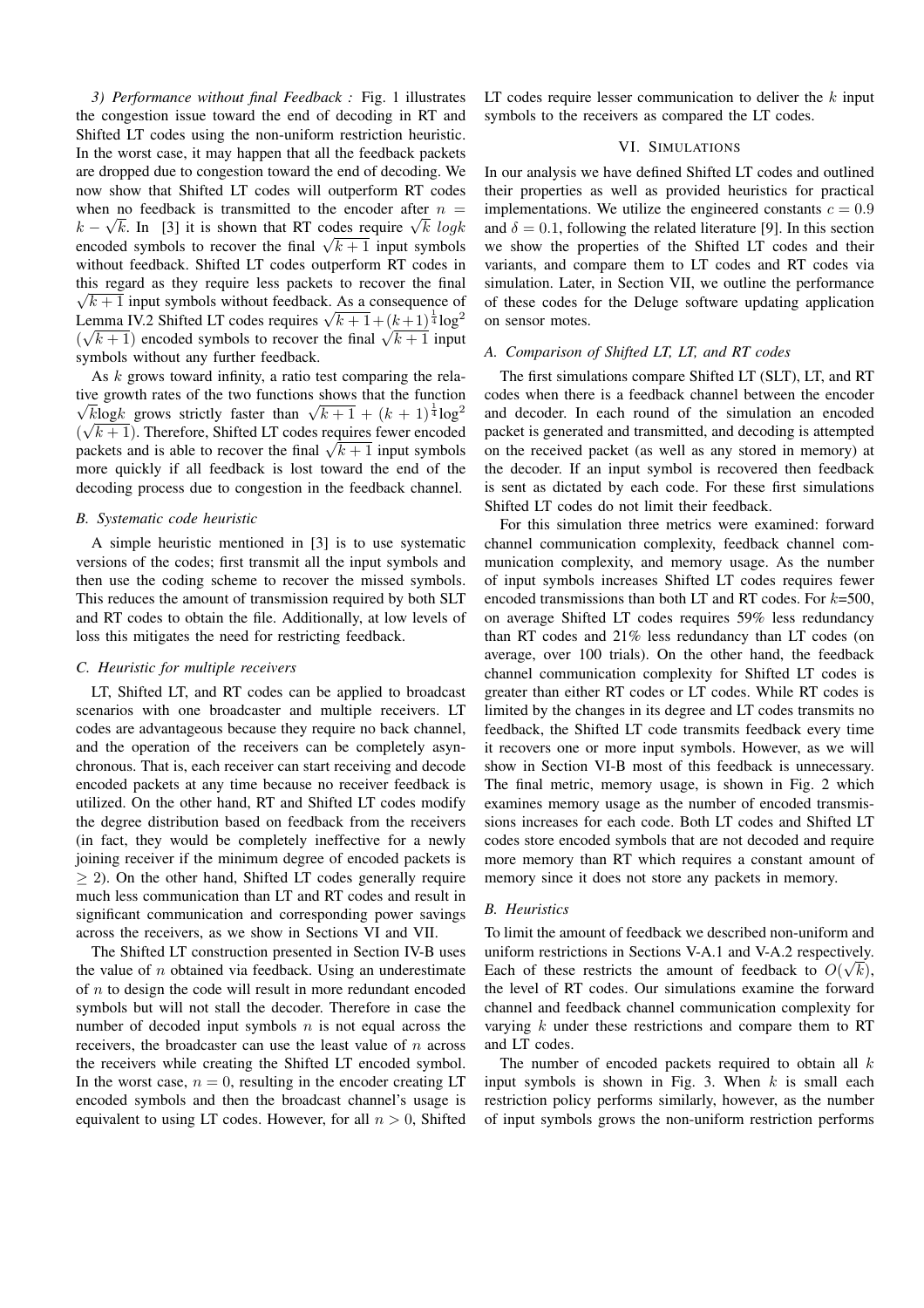

Fig. 2. Memory usage at the decoder as a function of the number of transmitted symbols.



Fig. 3. Number of encoded symbols required to disseminate all *k* input symbols.

best. At 1000 input symbols on average it requires 1314.8 encoded packets compared to 1412.3 for uniform restriction.

In Fig. 4 we show the number of feedbacks for the various heuristics and codes. It is interesting to note that both the uniform and non-uniform restriction on Shifted LT codes do not increase continuously with  $k$ . This is due to the sudden completion of the decoding toward the end of the decoding process and rounding issues of integer degrees.

The main issue with the feedback channel could be its lean rate of data transfer as compared to the forward channel. Simulations to investigate this scenario restrict the relative rate of the feedback compared to the forward channel; for example, by limiting the feedback channel rate to one tenth of the forward channel rate. Fig. 5 shows that under these conditions the Shifted LT code without any restriction on feedback performs poorly. This is due to the large amount of feedback of delayed and inaccurate information (about n) reaching the encoder. Both our heuristics (uniform and non-uniform restriction) perform well under limited feedback conditions.

Another heuristic discussed in Section V-B is a systematic version of each code. The entire input file is transmitted first without encoding and then encoded packets are transmitted



Fig. 4. The number of feedback messages sent for the different codes for increasing number of input symbols *k*. The "Shifted LT - no restriction" transmits too many  $(O(k))$  feedbacks and has been left out of this figure.



Fig. 5. The number of encoded symbols needed to decode 100 input symbols, as a function of the feedback channel rate.

to recover any lost packets. The simulations to investigate this heuristic consist of 100 randomized trials for 100 input symbols for RT and SLT codes and examine the communication complexity with packet loss on the forward and feedback channel. The effect of packet loss on the feedback channel is shown in Fig. 6 which compares RT codes and Shifted LT codes when the forward channel loss is fixed at 5 percent (chosen because of the similar performance with no feedback loss of each code). As the feedback loss increases the RT code has a significant increase in the number of encoded packets required, while SLT codes are more tolerant to the loss of feedback packets.

## *C. Multiple receivers*

As mentioned in the Introduction, the benefits of Shifted LT codes should be evident in multiple receiver environments as well. Fig. 7 shows this benefit concretely for a 50-node broadcast network, wherein Shifted LT codes require roughly 10% fewer transmissions than LT codes. We note that the amount shifted in these cases is conservatively based on the *minimum* number of input symbols decoded by any node in the network, which can even be a third of the *average* number of input symbols decoded on each node depending on how the (random) encoded packet loss affects each node's decoding process.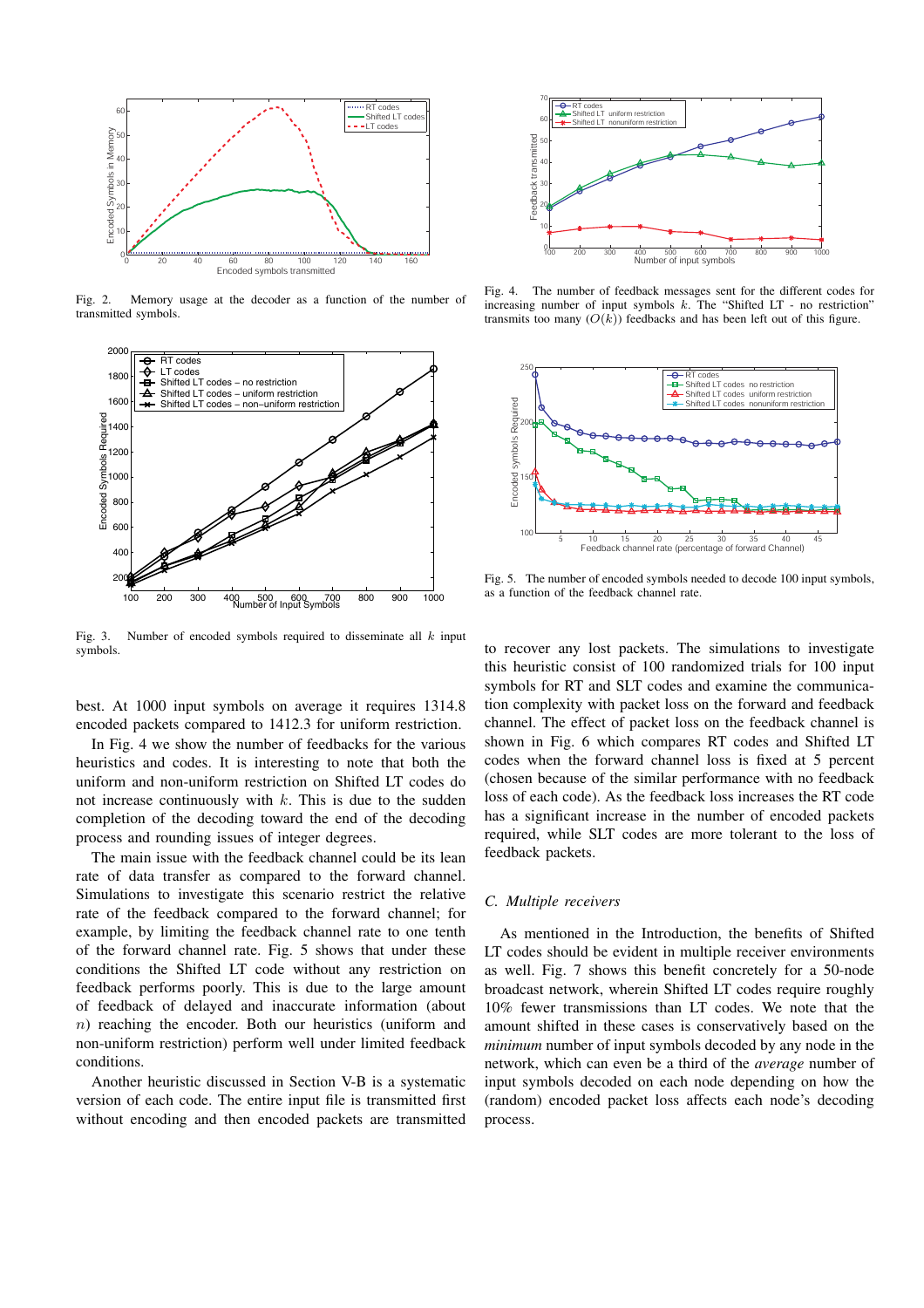

Fig. 6. The number of encoded symbols needed to decode 100 input symbols, as a function of the feedback channel loss rate. The forward channel loss rate is fixed at 5%.



Fig. 7. The number of encoded symbols needed to decode 100 input symbols at 50 receiving nodes, for various forwarded packet loss probabilities.

#### VII. SHIFTED RATELESS DELUGE

Over-the-Air programming (OAP) represents a key enabling technology for wireless sensor networks, allowing the dissemination of program images over a wireless channel to numerous, typically energy-limited motes. Several OAP protocols have been proposed in the literature, but the *de facto* standard is the Deluge protocol. The work in [10] extended the Deluge protocol to make use of random linear coding for robust software delivery. We further extend both these works to consider the use of Shifted LT, LT, and RT codes. To the best of our knowledge, this is the first implementation of the Deluge protocol using these three rateless codes. This extension of Deluge required a complete redesign of the data communication and request aspects of the Deluge protocol, but maintains the higher level API so that our version of rateless Deluge can be swapped with the traditional Deluge without changing existing tools.

For clarity, we describe experiments based on a fullyfeatured implementation of the Deluge protocol utilizing LT, Shifted LT, and RT codes for broadcast communication. Our experiments were conducted primarily on TelosB motes, containing an 8MHz micro controller with 10K RAM, and transmitting in the 2.4GHz spectrum at 250 kbps. The motes



Fig. 8. The amount of time required to decode a randomly chosen encoded packet, as a function of the number of encoded symbols already transmitted.

operated under the TinyOS operating system, and applications were written in nesC, a C-variant commonly used with TinyOS. For fine-grained energy measurements, we further utilized the TOSSIM TinyOS simulator [17] and its extension PowerTOSSIM.

# *A. Computation*

Our first experiment consisted of two TelosB motes, in which one mote serves a single page (consisting of multiple packets) to the other mote. The objective of this experiment was to track computational load on the motes for the various rateless encoding systems: LT, SLT, and RT. Fig. 8 shows that the sample SLT computation load spikes more often than the RT load, mostly due to the need to recompute shifted distributions. These shifts can be instead pre-computed at the expense of increased memory usage. The overall computation time of RT and LT codes is comparable (8.83 seconds versus 10.82 seconds respectively), but the Shifted LT codes require significantly more computation time (23.22) overall when the distributions were recomputed.

## *B. Communication and Energy*

Our second experiment consisted of eleven motes, one of which broadcast five pages in memory (totally 11.5K) to the ten other motes. All feedback channels from the ten motes to the broadcaster were set to have a 5% packet loss rate, and the forward channel loss rates were varied from 0% to 9%.

Our results in Fig. 9, averaged over fifty trials, show that Shifted LT codes transmit fewer packets than LT codes for complete dissemination of the five pages, and that both LT variants are significantly more efficient than RT codes, especially as packet loss rates increase. Equally importantly, Fig. 10 shows the energy measurements of the various codes measured using PowerTOSSIM simulator software (which, unfortunately, cannot simultaneously measure computation time). These experiments demonstrate that Shifted LT codes provide a roughly 15% improvement in energy savings compared to RT codes, which can be quite significant for battery-powered sensors. In effect, the significantly lower communication costs of SLT codes outweigh their additional computational burden, with respect to LT and RT codes. All the codes outperform standard Deluge (no coding) for even moderate packet loss rates in the forward channel.